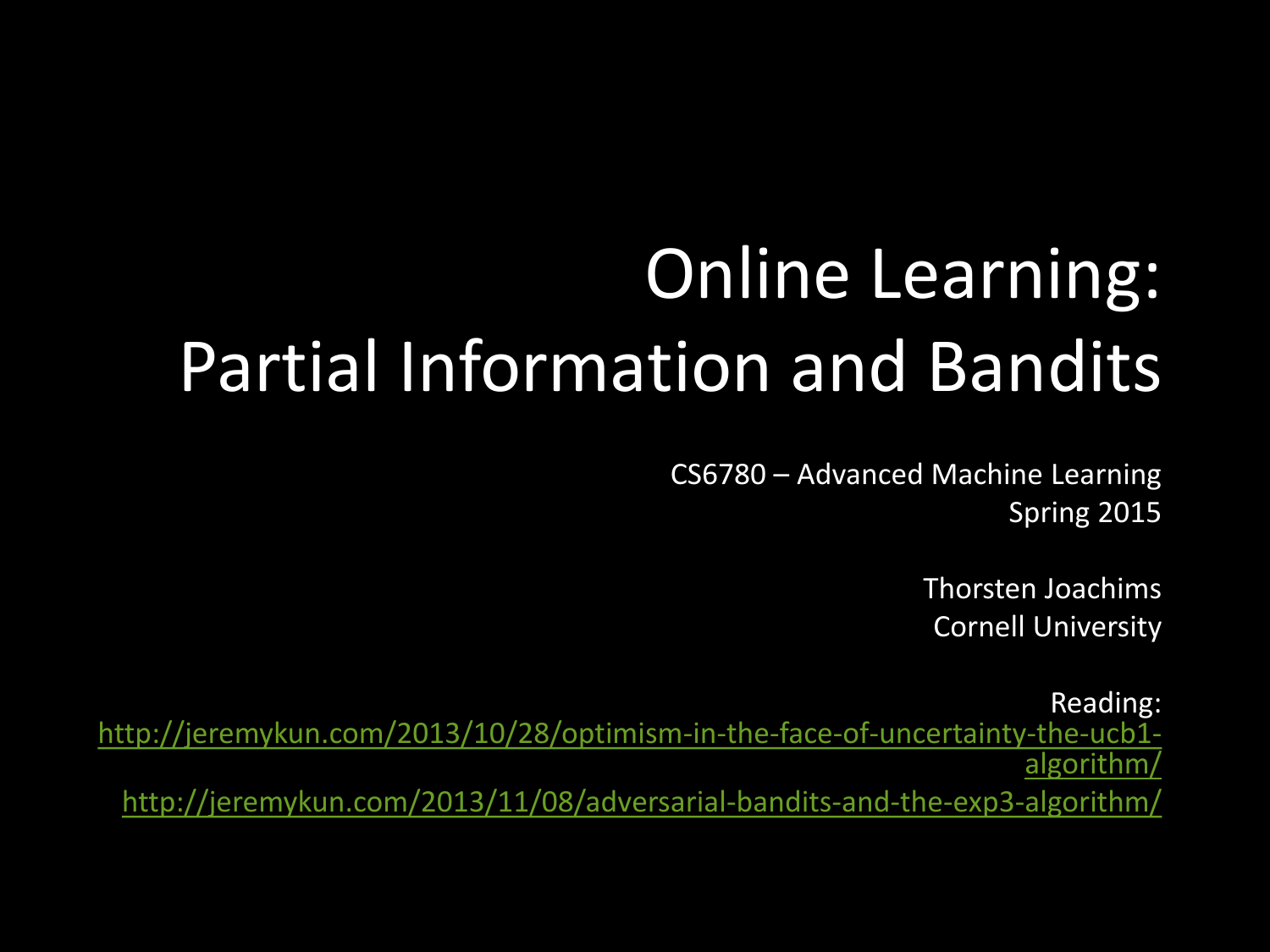## Bandit Learning Model

- Setting
	- *N* arms named  $H = \{h_1, ..., h_N\}$
	- In each round t, each arm  $h_i$  performs an action and incurs  $\overline{\log_5\Delta_{t,i}}$
	- Algorithm can select which arm to pull in each round
- Interaction Model
	- FOR t from 1 to T
		- Algorithm selects arm  $h_{it}$  according to strategy  $A_{W_t}$  and follows its action  $y$
		- Arms incur losses  $\Delta_{t,1}$  ...  $\Delta_{t,N}$  (all but  $\Delta_{t,i_t}$  unobserved)
		- Algorithm observes and incurs loss  $\Delta_{t,i_t}$
		- Algorithm updates  $w_t$  to  $w_{t+1}$  based on  $\Delta_{t,i_t}$

Key difference compared to Expert Model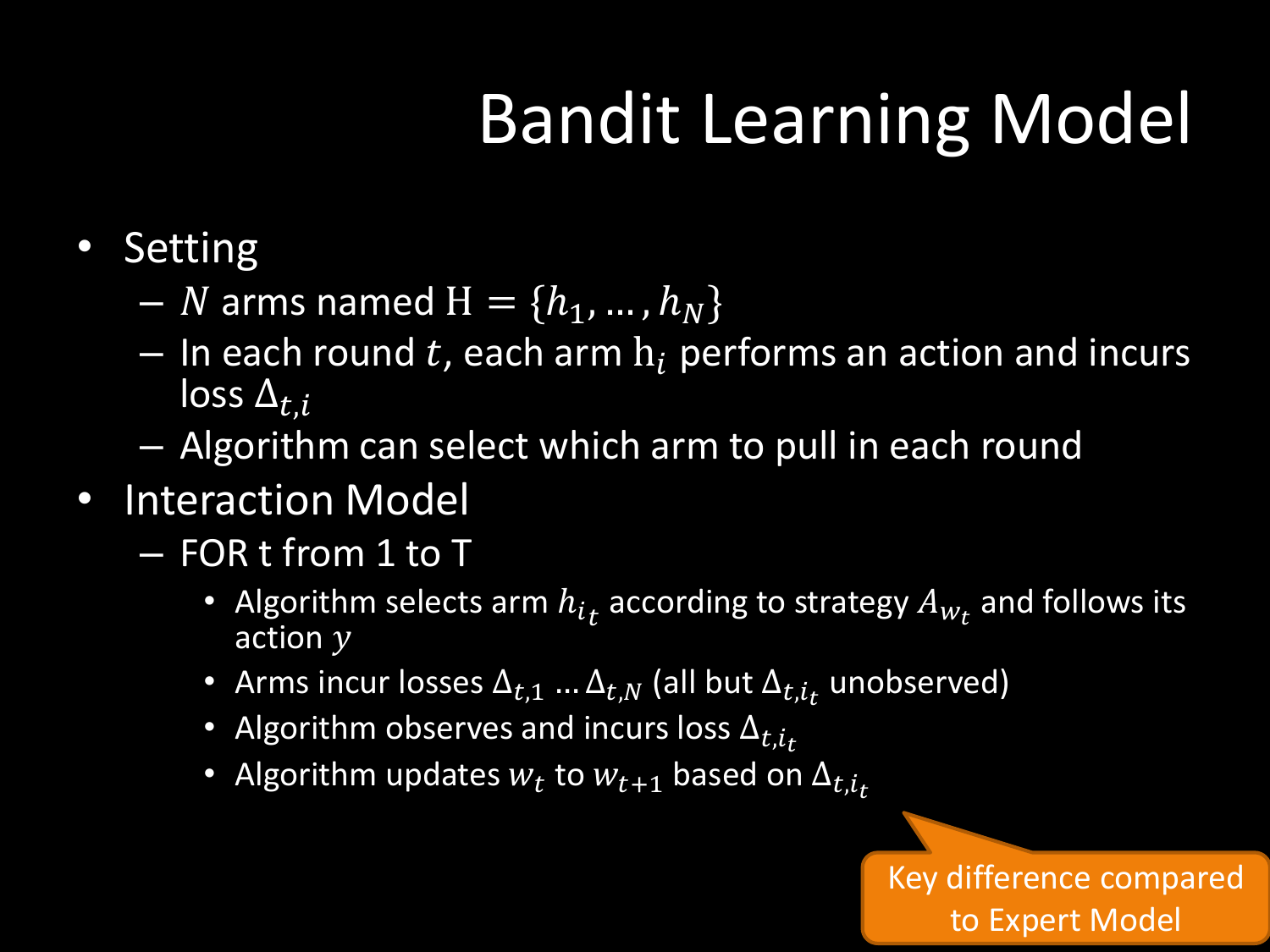# Exponentiated Gradient Algorithm for Bandit Setting (EXP3)

• Initialize 
$$
w_1 = \left(\frac{1}{N}, \dots, \frac{1}{N}\right), \gamma = \min\left\{1, \sqrt{\frac{N \log N}{(e-1)\Delta T}}\right\}
$$

- FOR t from 1 to T
	- Algorithm randomly picks  $i_t$  with probability  $P_t(i_t) = (1 - \gamma)w_{t,i} + \gamma/N$
	- Arms incur losses  $\Delta_{t,1}$  …  $\Delta_{t,N}$
	- Algorithm observes and incurs loss  $\Delta_{t,i}$
	- Algorithm updates w for bandit  $i_t$  as

 $w_{t+1,i_t} = w_{t,i_t} \exp\left(-\eta \Delta_{t,i_t}/P(i_t)\right)$ Then normalize  $w_{t+1}$  so that  $\sum_j w_{t+1,j} = 1$ .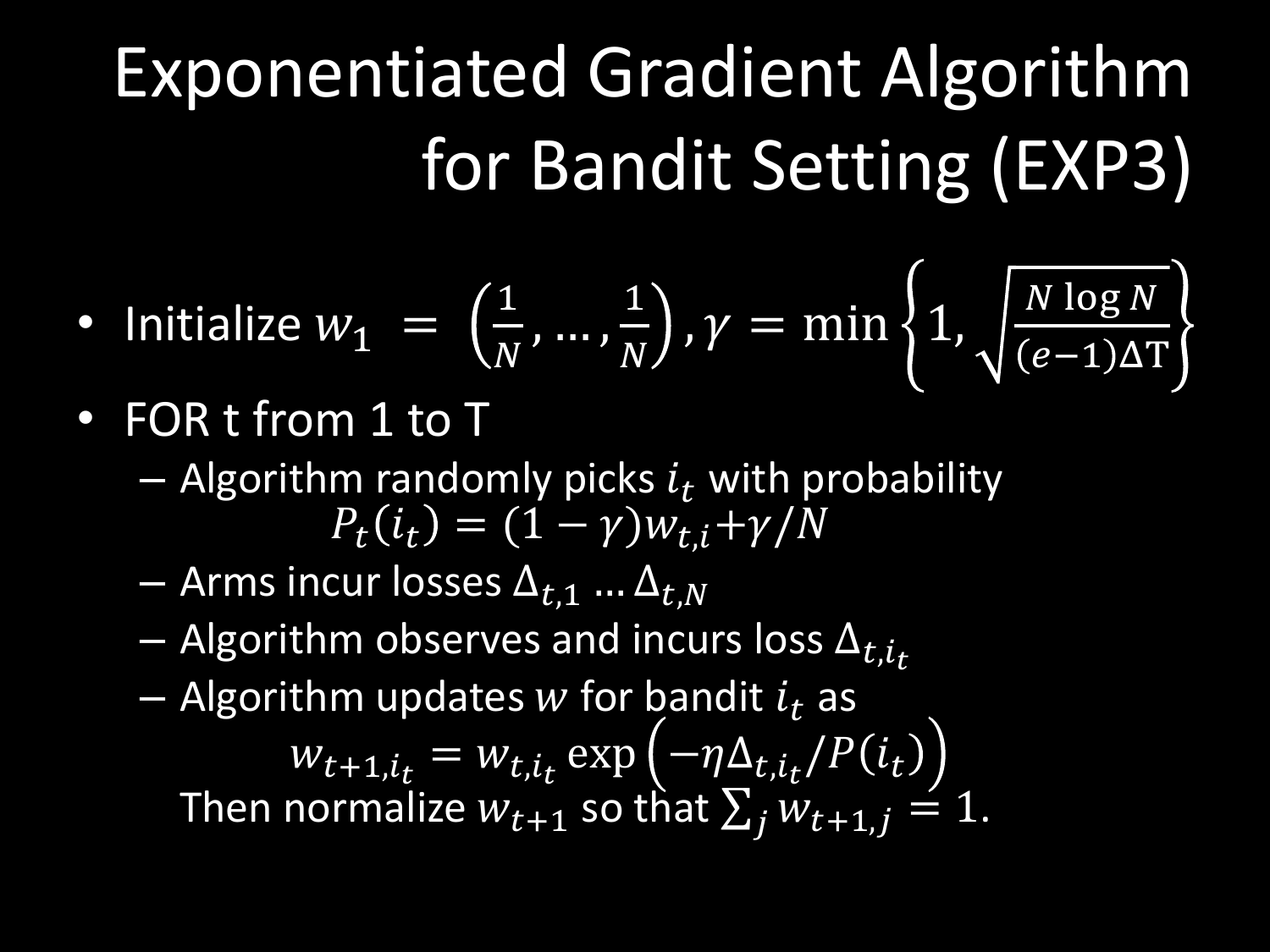## Adversarial Bandit Regret

- Idea
	- Compare performance to best arm in hindsight
- Regret
	- $-$  Overall loss of best arm  $i^*$  in hindsight is

$$
\Delta_T^* = \min_{i^* \in [1..N]} \sum_{t=1}^T \Delta_{t,i^*}
$$

 $-$  Expected loss of algorithm  $A$  over sequence of arm selections  $i_t$  is

 $E_A \big| \sum_i \Delta_{t,i_t}$  $\overline{T}$  $t=1$ 

– Regret is difference between expected loss of algorithm and best fixed arm in hindsight

$$
ExpectedRegret(T) = E_A \left[ \sum_{t=1}^{T} \Delta_{t,i_t} \right] - \min_{i^* \in [1..N]} \sum_{t=1}^{T} \Delta_{t,i^*}
$$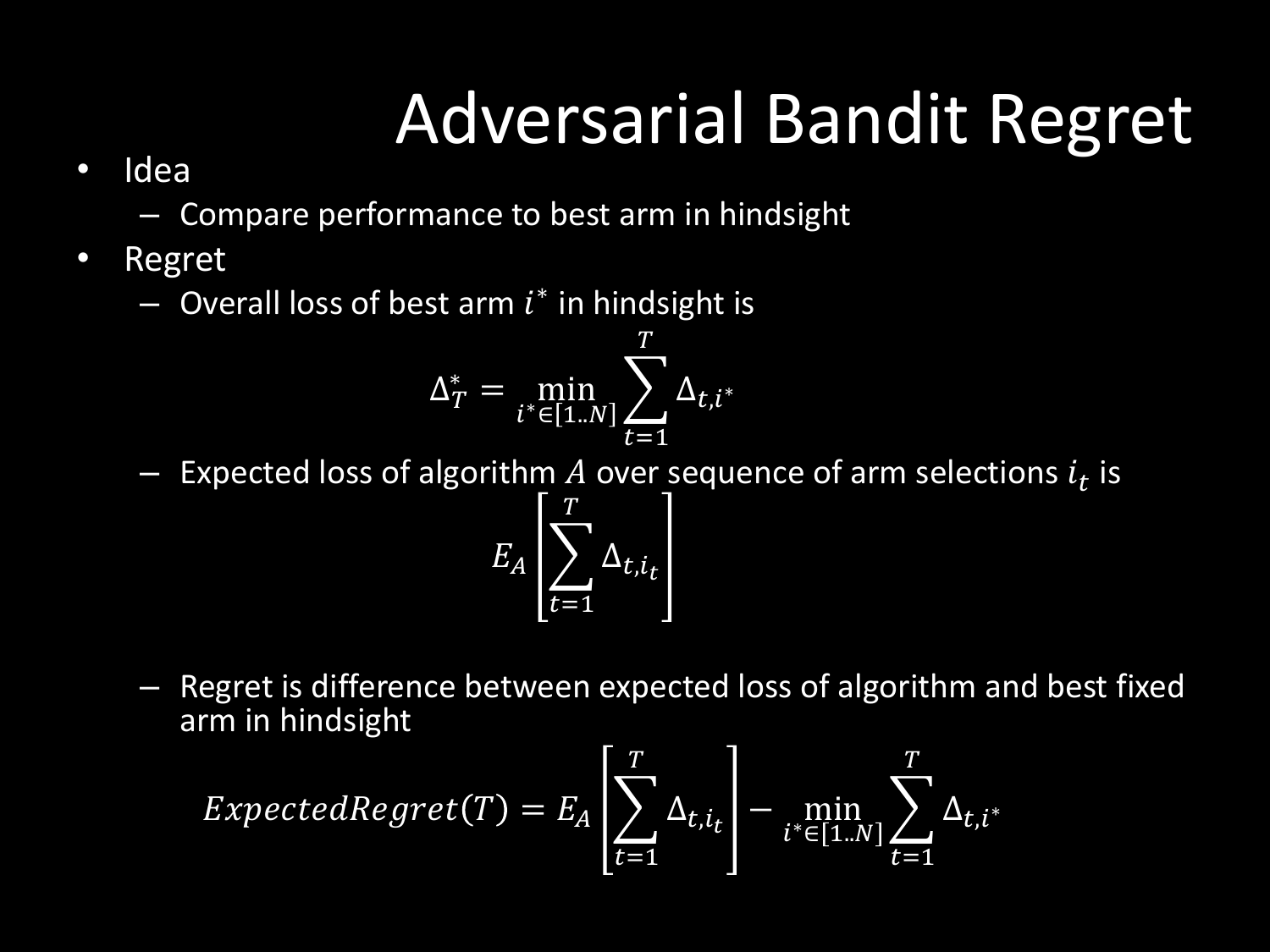#### EXP3 Regret Bound

• Theorem: For  $\gamma \in [0,1]$  and stopping time T EXP3 has expected regret of at most  $\overline{T}$ 

$$
ERegret(T) \le (e-1)\gamma \left(\min_{i} \sum_{t=1}^{I} \Delta_{t,i}\right) + \frac{N \log N}{\gamma}
$$

• Corollary: For  $\Delta_{t,i} \leq \Delta$ , EXP2 with  $\gamma$  as on previous slide has expected regret of at most  $ERegret(T) \leq 2.63 \sqrt{\Delta N} log N$ .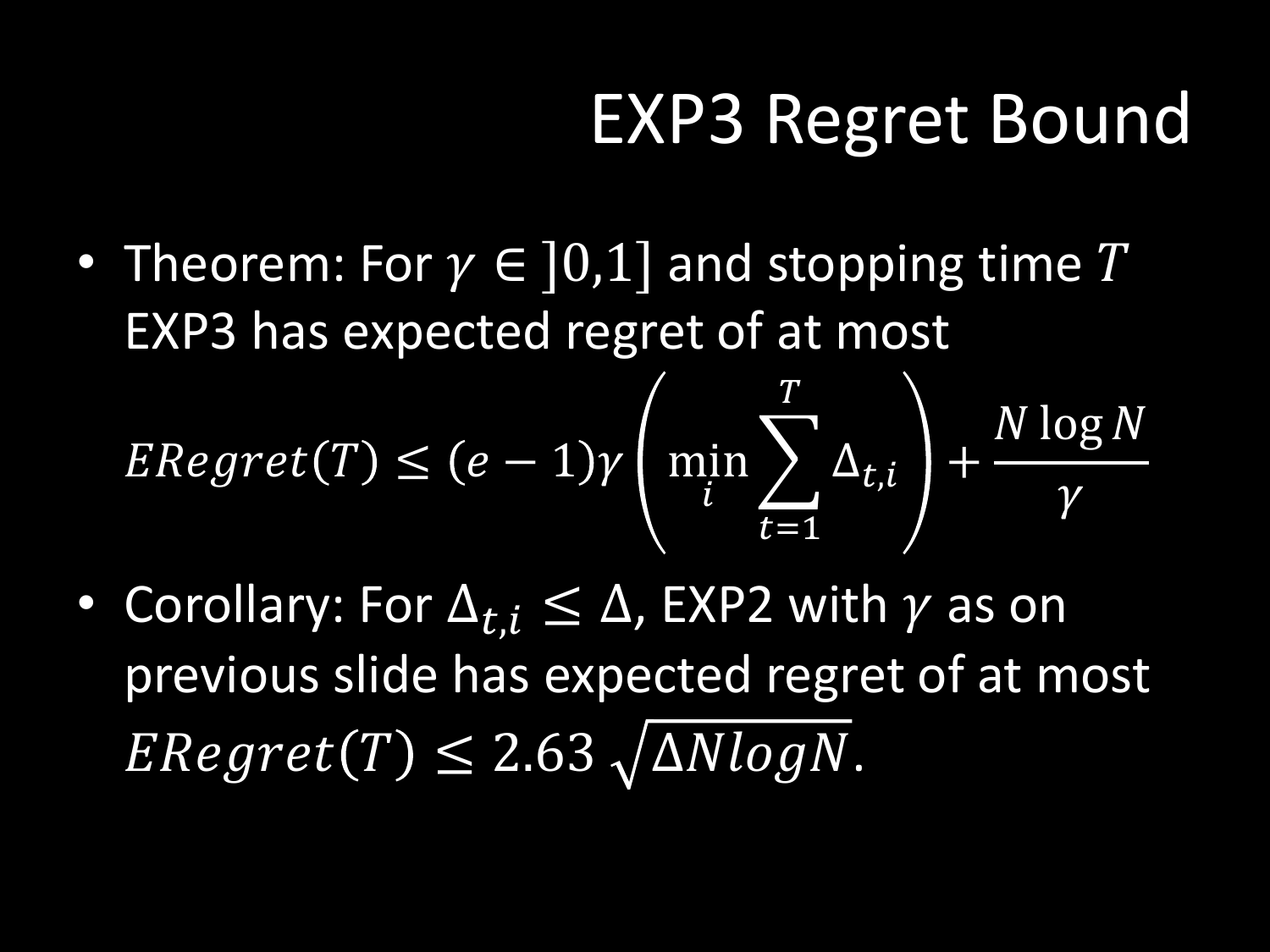# Stochastic Bandit Learning Model

- **Setting** 
	- N arms named  $H = \{h_1, ..., h_N\}$
	- In each round t, each  $\frac{1}{2}$  in  $n_i$  performs an action and incurs loss  $\Delta_{t,i}$  drawn from fixed distribution  $P(\Delta|i)$  with mean  $\mu_i$ .
	- $-$  Algorithm can select which ar
- Interaction Model
	- FOR t from 1 to T
		- Algorithm selects arm  $h_{i}$  according to strategy  $\blacksquare$ action  $y$
		-
		- Algorithm observes and incurs  $\log$
		- Algorithm updates  $w_t$  to  $w_{t+1}$  b can Kittens and  $\blacksquare$



Key difference compared to Adversarial Bandit Model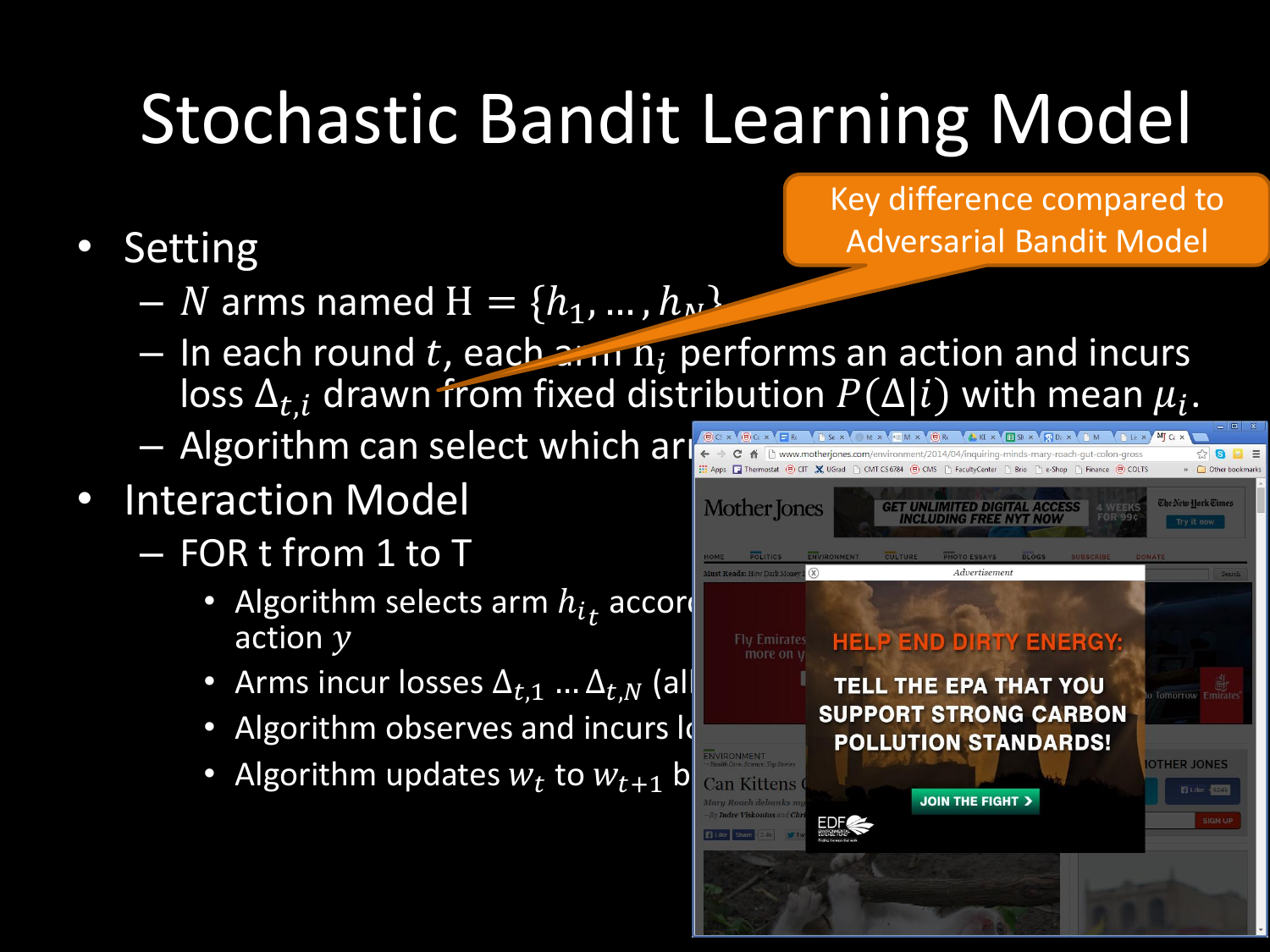#### Stochastic Bandit Regret

#### • Idea

– Compare performance to arm with best expected performance

- Regret
	- $-$  Overall loss of best arm  $i^*$  is

$$
\Delta_T^* = T \min_{i \in [1..N]} \mu_i = T\mu_{i^*}
$$

Expected loss of algorithm A over sequence of arm selections  $i_t$ is

$$
E_A\left[\sum_{t=1}^T \Delta_{t,i_t}\right]
$$

– Regret is difference between expected loss of algorithm and best fixed arm in hindsight

$$
ExpectedRegret(T) = E_A \left[ \sum_{t=1}^{T} \Delta_{t,i_t} \right] - T \mu_{i^*}
$$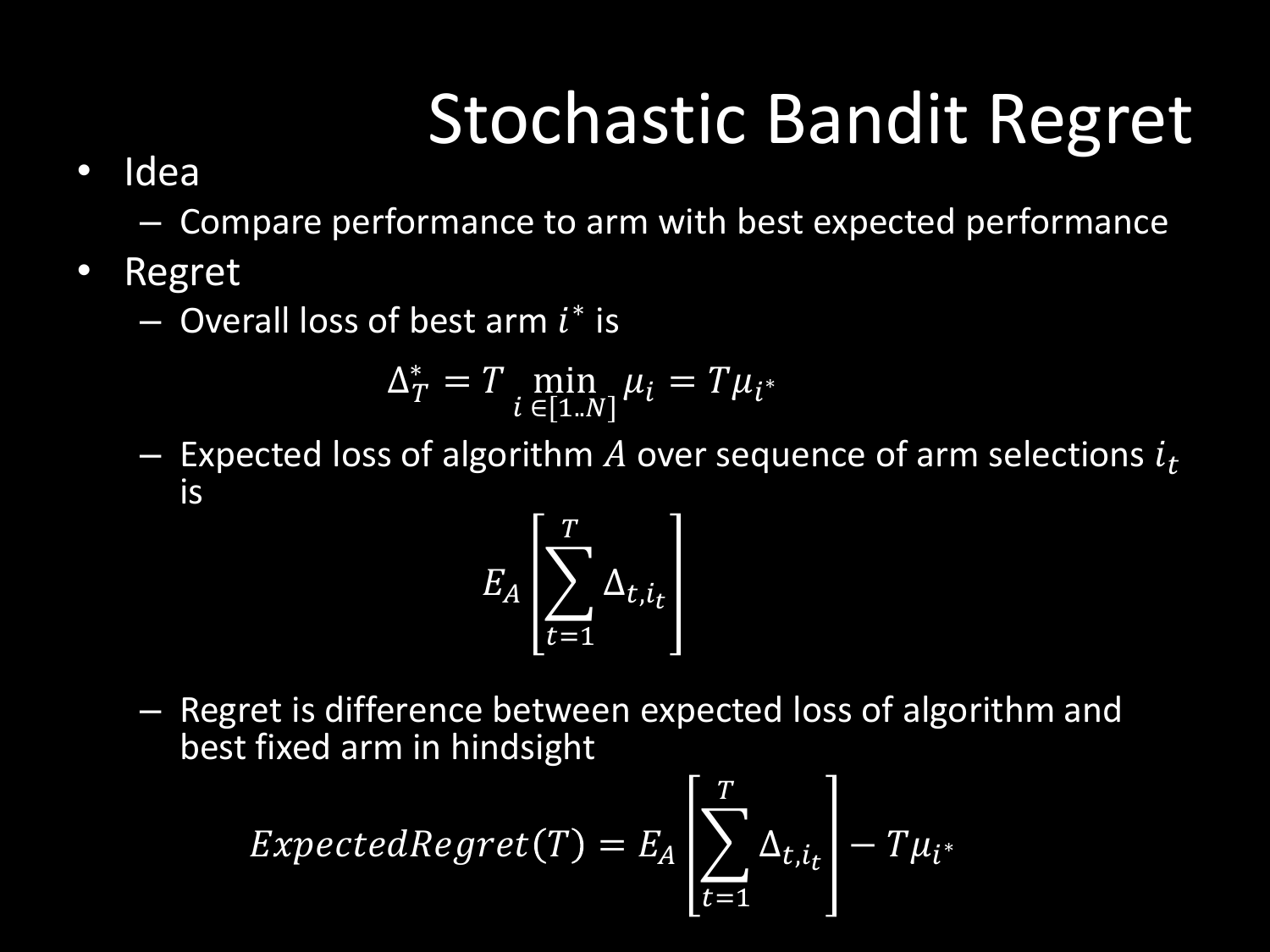## UCB1 Algorithm

• Init:

 $-$  Play each arm *i* once to get initial values for  $w_1...w_N$ .

$$
-n=(1,...,1)
$$

• For  $t$  from  $(N + 1)$  to  $T$ 

$$
-\text{ Play arm } i_t = argmax_i \left\{ \frac{w_i}{n_i} + \sqrt{2 \log \frac{T}{n_i}} \right\}
$$

– Algorithm observes and incurs loss  $\Delta_{t,i_t}$ 

$$
-w_i = w_i + \Delta_{t,i_t}
$$

$$
-n_i=n_i+1
$$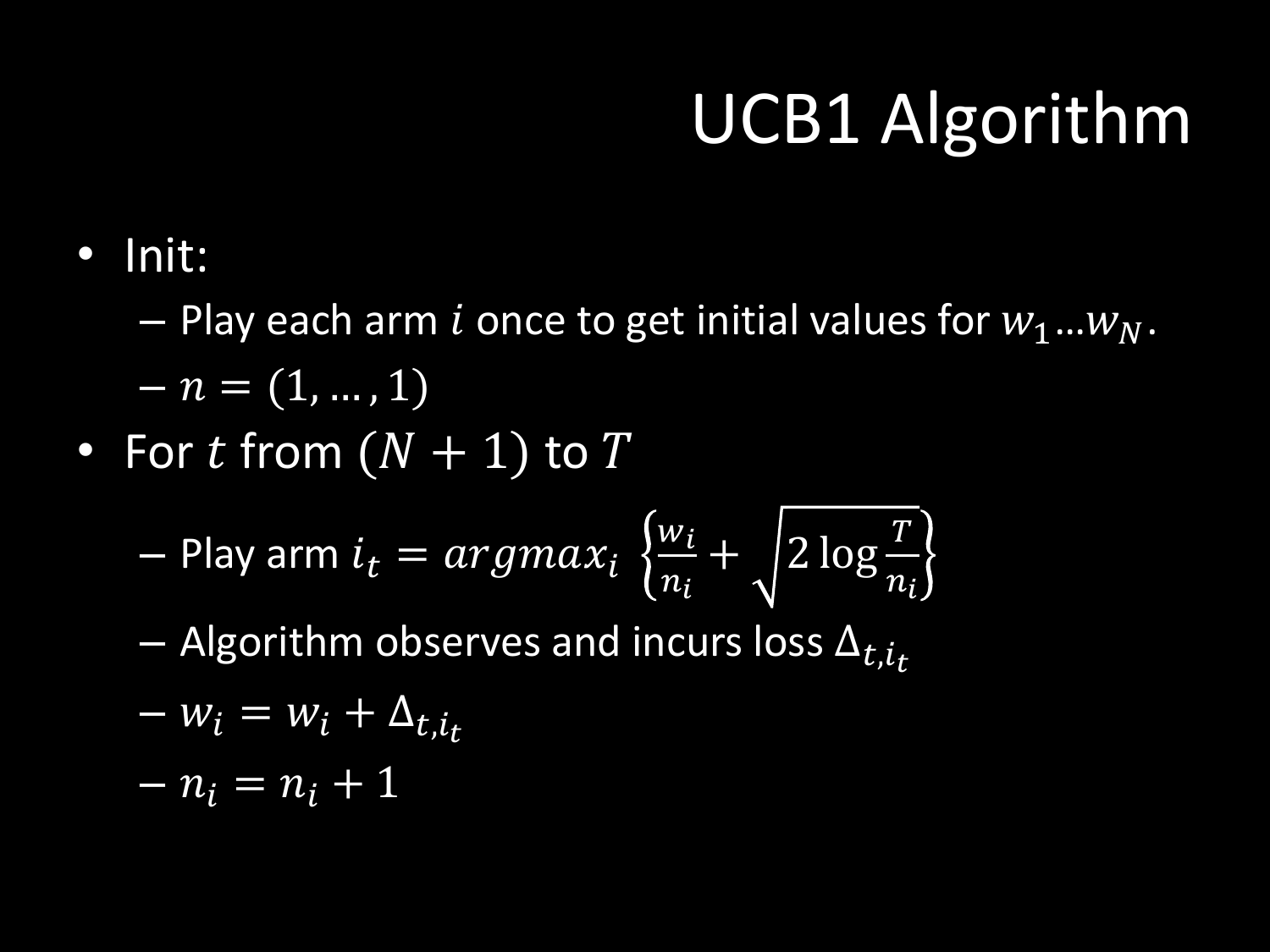#### UCB1 Regret Bound

• Theorem: The expected regret of UCB1 is at most



where  $i^*$  is the best arm and  $\epsilon_i = \mu_{i^*} - \mu_i$ .